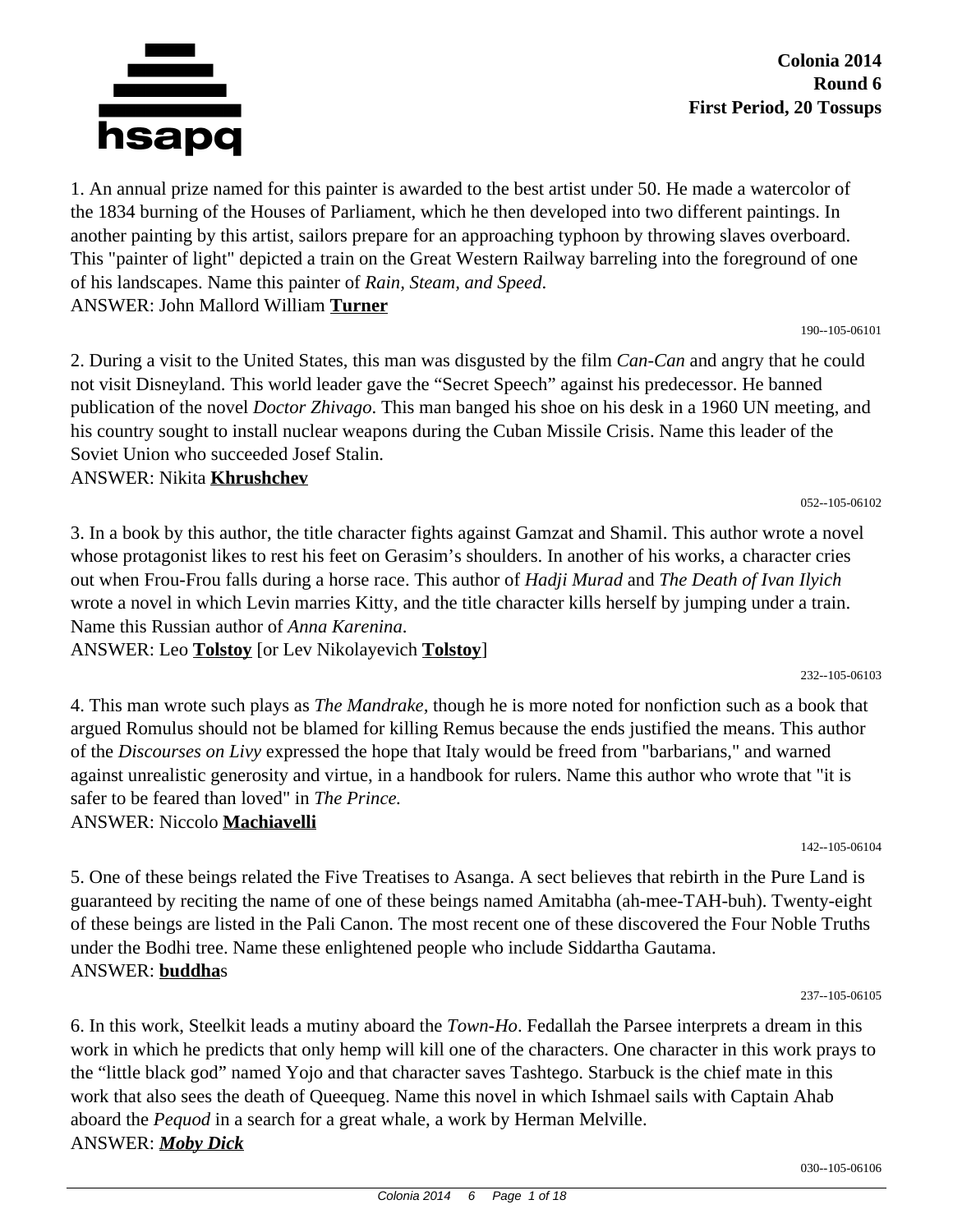compound containing this many oxygen atoms is broken down via a radical mechanism by CFCs. Bent molecules have one electron lone pair and this many atoms. This type of s p hybridization is exhibited by methane. It is the number of valence electrons for aluminum and boron. This many hydrogens are bonded with a phosphate ion to form phosphoric acid. Identify this number of oxygen atoms in ozone. ANSWER: **three** 189--105-06107

7. In the Debye (DEH-buy) model, specific heat is proportional to temperature raised to this power. A

8. One of this author's narrators revels in his toothache and liver problems, explaining the joy that smart men find in inertia before recalling a night with the prostitute Liza. In another novel by him, an atheist college student tells of Jesus's imprisonment in the parable of the Grand Inquisitor. This author of *Notes from Underground* also created Smerdyakov (SMUR-juh-koff), who lives with his legitimate brothers Dimitri, Ivan, and Alyosha. Name this Russian author of *The Brothers Karamazov* and *Crime and Punishment.*

#### ANSWER: Fyodor **Dostoevsky**

9. This man opened one of his oratorios with a C minor overture without cadences at the ends of phrases, called "The Representation of Chaos." This composer wrote a symphony in which musicians snuff out a candle and leave the stage one by one. The second of this composer's twelve London symphonies contains a pianissimo section followed by an unexpected fortissimo chord. Name this Austrian composer of the *Farewell* and *Surprise* symphonies, which are only two of his 104 symphonies. ANSWER: Franz Joseph **Haydn**

153--105-06109

052--105-06110

104--105-06108

10. In response to Mayor Levi Boone's restrictions on taverns in this city, the 1855 Lager Beer Riot broke out. Another of its mayors, Carter Harrison, was assassinated by a failed office seeker. Dr. Henry Howard Holmes killed numerous people in this city during a festival. As documented in the book *The Devil in the White City,* it hosted the 1893 World's Columbian Exposition. This city suffered a disaster legendarily caused by Mrs. O'Leary's cow kicking over a lantern. Name this Illinois city severely damaged in an 1871 "great fire."

#### ANSWER: **Chicago**

11. This poet's lines, "Thou mastering me God! giver of breath and bread," open his poem dedicated to nuns lost in the sinking of a ship. He wrote, "There lives the dearest freshness deep down things," in another poem. Much of this poet's characteristic style imitates the alliterative-accentual verse of Old English, which he termed "sprung rhythm,' as seen in "The Wreck of the Deutschland." Name this Jesuit poet of "God's Grandeur" and "The Windhover." ANSWER: Gerard Manley **Hopkins**

121--105-06111

12. During this conflict, the Ferdinand II defeated the "Winter King" Frederick V at the Battle of White Mountain. Some of this war's conflicts were resolved by the Treaty of Lubeck. The Catholic League was defeated at the Battle of Breitenfeld in this war by Gustavus Adolphus, whose forces defeated Wallenstein. The Bohemian Revolt occurred at the beginning of this war. Name this war ended by the peace of Westphalia that lasted from 1618 to 1648. ANSWER: **Thirty Years'** War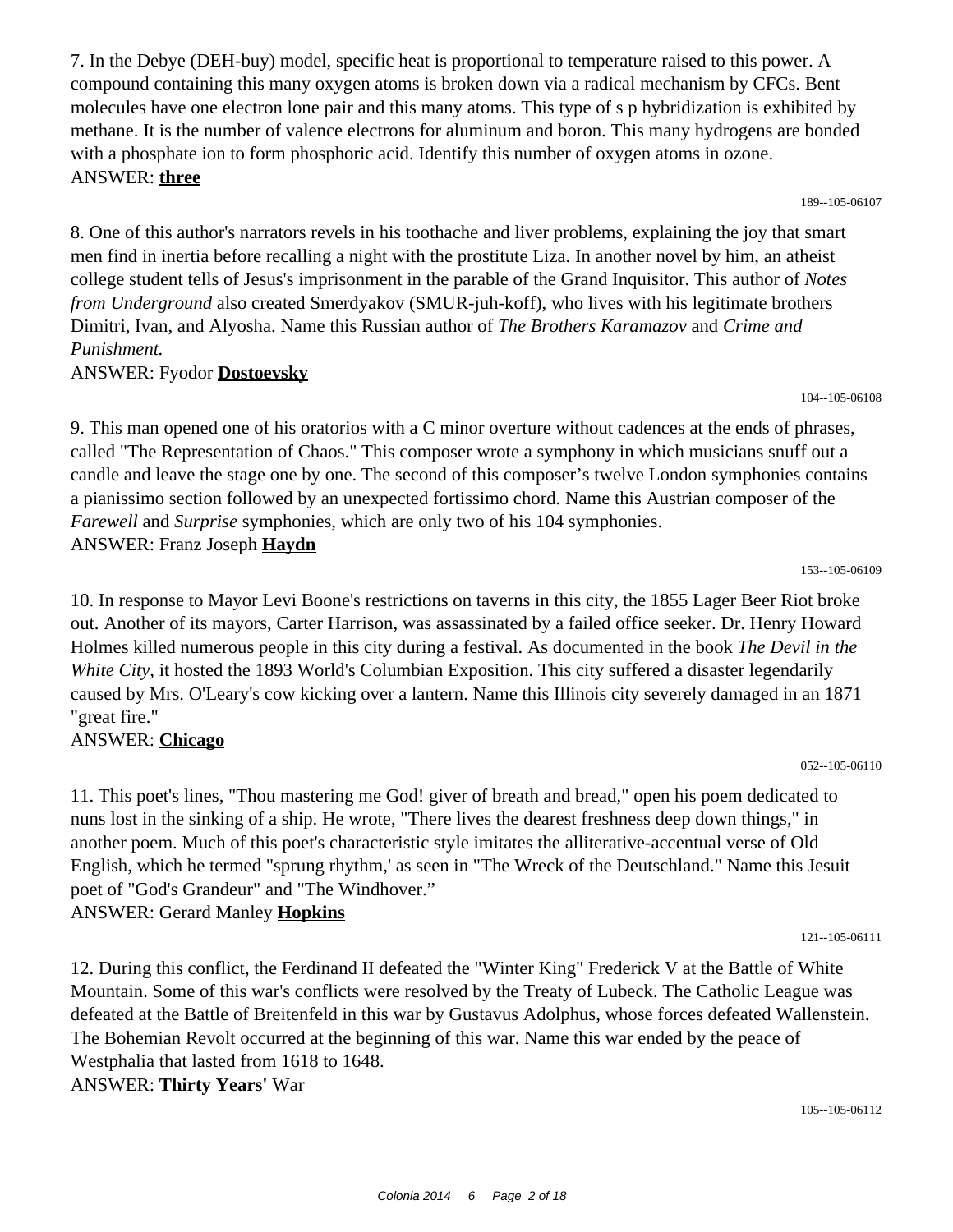13. A massive fight called the *Prioritatsstreit* over who could claim this title raged between British and German allies of the two men in contention during the early 1700s. One person who laid claim to this title justified it by pointing to his dot notation and work on fluxions and fluents. The other used as evidence his first publication and superior notation involving dx. Identify this honorific that should go to Isaac Newton or Gottfried Leibniz, for their pioneering work in a subfield of math involving integration and differentiation.

### ANSWER: **inventor** of **calculus**

14. This technique comes in "blue native" and "clear native" forms, depending on the use of a triphenylmethane dye. Discontinuous buffers like tris-glycine are used to improve resolution in a form of this technique. This technique is one of the principal steps of the Southern blot. A staining agent used in it fluoresces orange under UV and contains bromine. Its pulsed-field form is used to separate extremely large molecules by size and charge. Identify this technique in which an electric field is run through a polyacrylamide or agarose matrix.

ANSWER: **gel electrophoresis** [prompt on **electrophoresis**]

15. One of these objects contains the crater Rheasilvia, which has the largest mountain in the Solar System, and is Vesta. A type of these objects orbits sixty degrees in front of and behind the larger body in a three-body system, at the L4 and L5 Lagrangian points, and are called Trojans. The largest known one of these objects is Ceres. Name these object found in a "belt" between Mars and Jupiter. ANSWER: **asteroid**s [do not accept "dwarf planet"]

16. This man was friends with his rival Luz Long, whom this man defeated to win the long-jump. This man set or tied four world records in less than an hour while running for Ohio State at the Big Ten track and field championships, and some of his feats were shown in Leni Riefenstahl's documentary *Olympia.* Name this African-American track and field athlete whose four gold medals at the 1936 Berlin Olympics thwarted Hitler's attempt to demonstrate Aryan superiority. ANSWER: Jesse **Owens**

17. This is the manner of death of a character who arrives late after thinking her husband is busy stacking wood. A woman dies in this manner at the hands of Old Man Warner and her own family while saying "It isn't fair, it isn't right." This is how Tessie Hutchinson dies in a story after drawing a paper with a black spot on it, apparently to save the town's crops. Name this method of death which kills the "winner" of the title game in Shirley Jackson's story "The Lottery."

ANSWER: **stoning** [or **being hit with rocks** or other such descriptions]

18. Georges Bizet's earliest non-operatic composition, written when he was only seventeen, is a piece of this kind in C. Gustav Mahler refused to classify his *Das Lied von der Erde* as one of these compositions. One of this type of composition was initially named for and dedicated to Napoleon, but had its name changed to "Eroica," and the same composer wrote one of these compositions nicknamed "Pastoral." Beethoven wrote nine of what type of extended orchestral composition with multiple movements? ANSWER: **symphony**

140--105-06118

066--105-06115

030--105-06116

234--105-06114

233--105-06113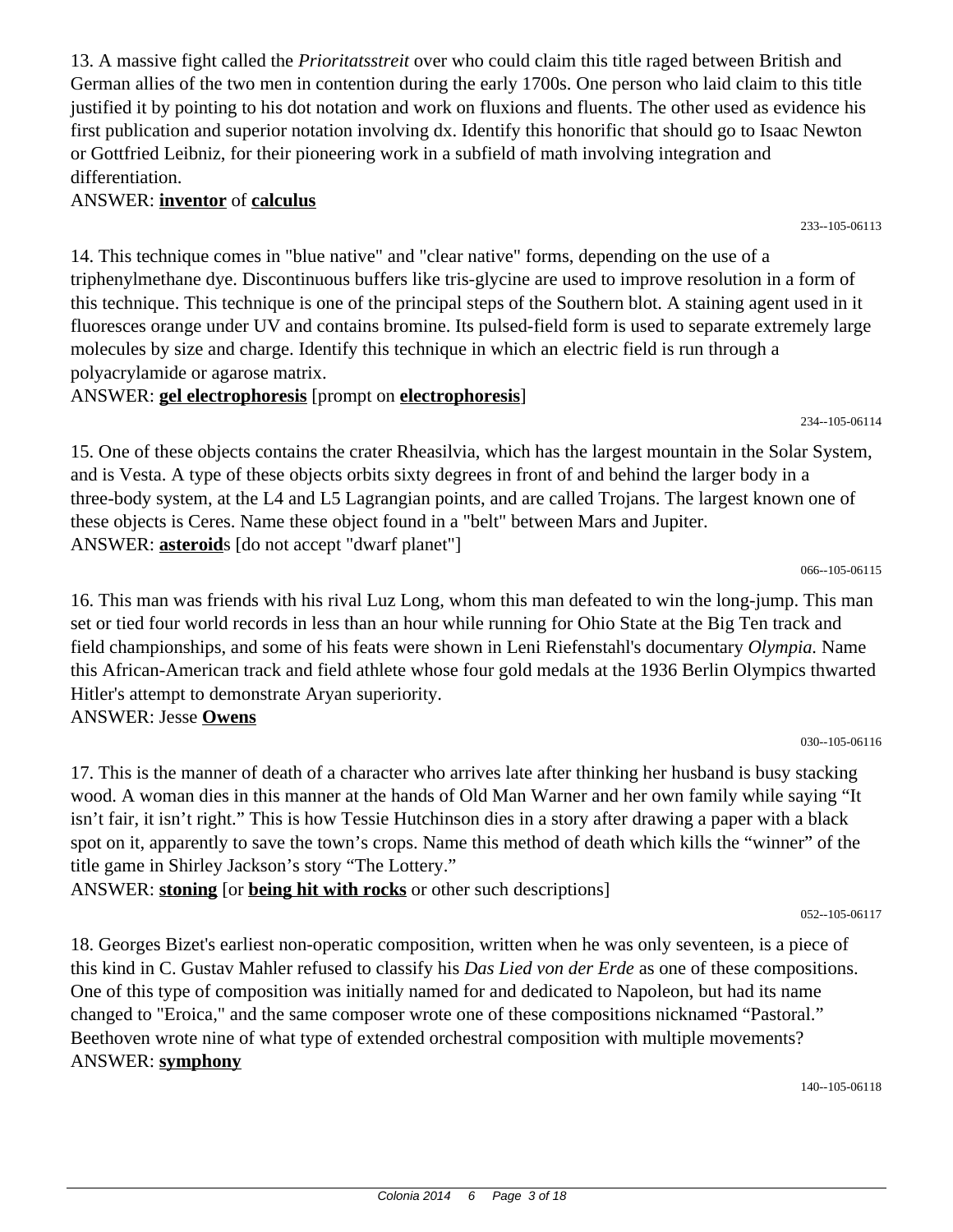19. Mikhail Chumakov led a Research Institute focusing on this disease in the Soviet Union. Two of the men who studied how to cure this were the scientists H.R. Cox and Hilary Koprowski. In trying to stop this disease, Thomas Francis Jr. directed a nationwide field trial that involved nearly two million children. This disease was the original focus of the March of Dimes, and it led to many patients being place in "iron lungs." This disease had two different vaccines developed in the 1950s. Name this disease that was rampant before the oral and injected vaccines were created by Albert Sabin and Jonas Salk. ANSWER: **polio**myelitis [or **infantile paralysis**]

023--105-06119

20. The protein Cdc20 is not activated until the start of this stage. The cyclosome is also known as a complex that promotes this stage by breaking down securin. This stage occurs due to the removal of tubulin monomers from the "plus" end of a microtubule by the kinetochore (kin-ET-oh-core). Errors in this phase of mitosis can lead to Down's Syndrome and other nondisjunctions. Name this stage of mitosis in which sister chromatids are segregated to opposite sides of the cell and which occurs between metaphase and telophase.

ANSWER: **anaphase** [prompt on **mitosis** until it is read]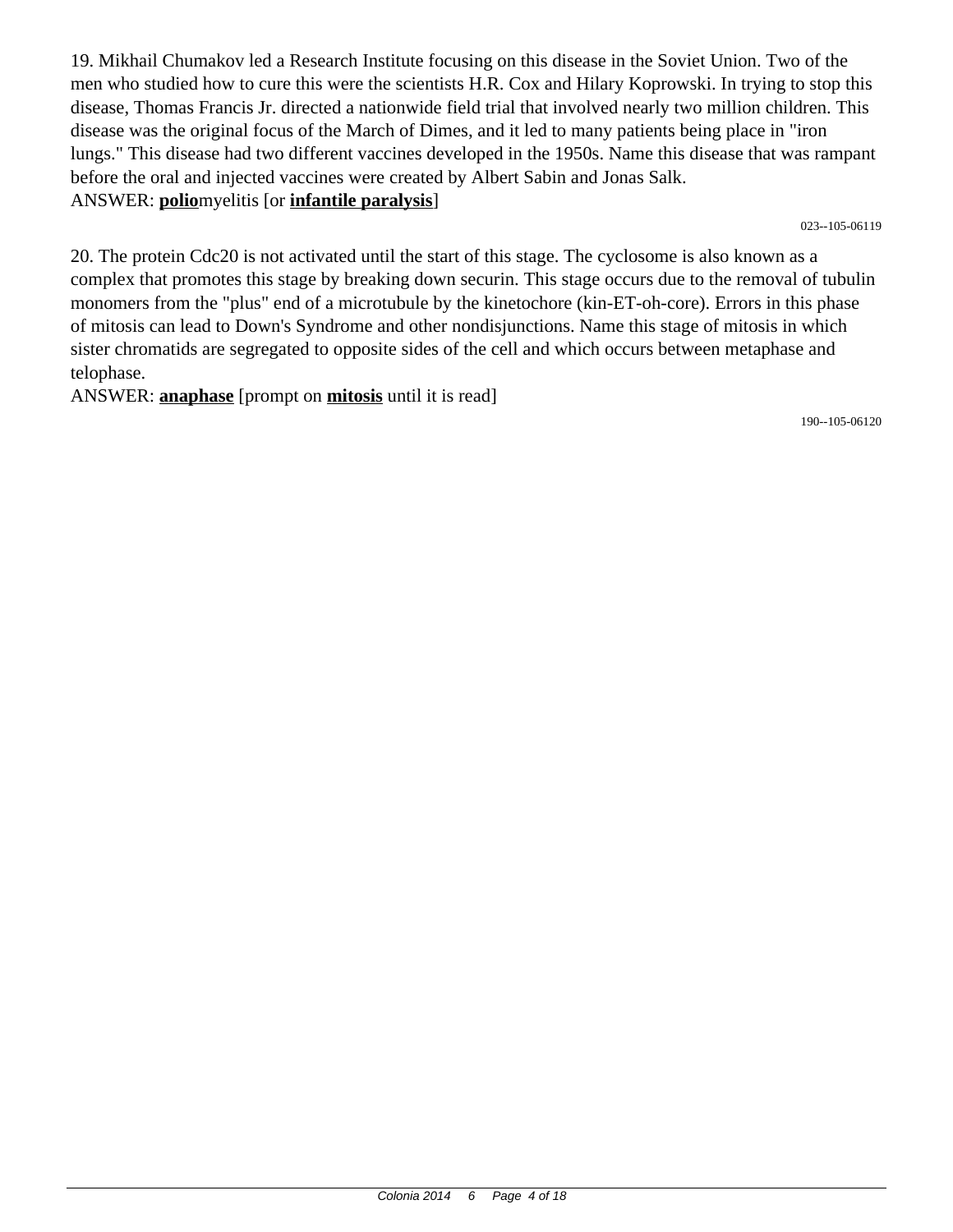

1. The title character of this novel faints after she thinks she sees her Uncle Reed's ghost while confined in the "red room." In this novel, Mr. Brocklehurst is the headmaster of Lowood School, where the protagonist's friend Helen Burns dies during a typhoid epidemic. The title character of this novel accepts the marriage proposal of a man who keeps his insane ex-wife confined in the attic of Thornfield. After Bertha Mason's death, this novel's title character marries the blind Mr. Rochester. Name this novel by Charlotte Bronte.

ANSWER: *Jane Eyre*

2. This object provoked a rebellion in Cornwall that Edward Seymour crushed at the Battle of Sampford Courtenay. Introduced under the Act of Uniformity, this object is the origin of the phrases "in our time" and "vile bodies." It is also the source of the phrase "till death do us part" used in wedding vows. It was introduced during Edward VI's reign under the supervision of Thomas Cranmer. Name this religious text that contains the standard liturgy of the Anglican Communion.

ANSWER: the **Book of Common Prayer**

3. This author created the character of Mrs. Dubose, an old woman who is addicted to morphine. She set a book in the "tired old town" of Maycomb, Alabama. This author used her childhood friend Truman Capote as the inspiration for the character of Dill, the friend of the tomboy Scout, in her most famous novel. She created the character of southern lawyer Atticus Finch. Name this author of *To Kill a Mockingbird*. ANSWER: Nelle Harper **Lee**

052--105-06123

080--105-06122

080--105-06121

4. This activity appears in the title of a novel ending with the apology "Sorry I forgot to give you the mayonaise," a counterculture classic written by Richard Brautigan. This activity provides the livelihood of a man who proclaims that "a man can be destroyed, but not defeated," dreams of lions on an African beach, and enjoys the baseball prowess of Joe DiMaggio, who takes Manolin as an apprentice after 84 days without success. Name this activity performed by Santiago in Hemingway's *The Old Man and the Sea.* ANSWER: **fish**ing

020--105-06124

5. A member of this family said his presidential campaign had "Big Mo," a reference to momentum, and used the phrase "voodoo economics" to denounce his party rival. That member of this family used the expression "a thousand points of light" to discuss civic involvement. Another member of this family was President when the Partial-Birth Abortion Ban Act, the No Child Left Behind Act, and the Patriot Act were passed. Name this family which produced the 41st and 43rd Presidents of the United States, a father-son pair.

ANSWER: **Bush**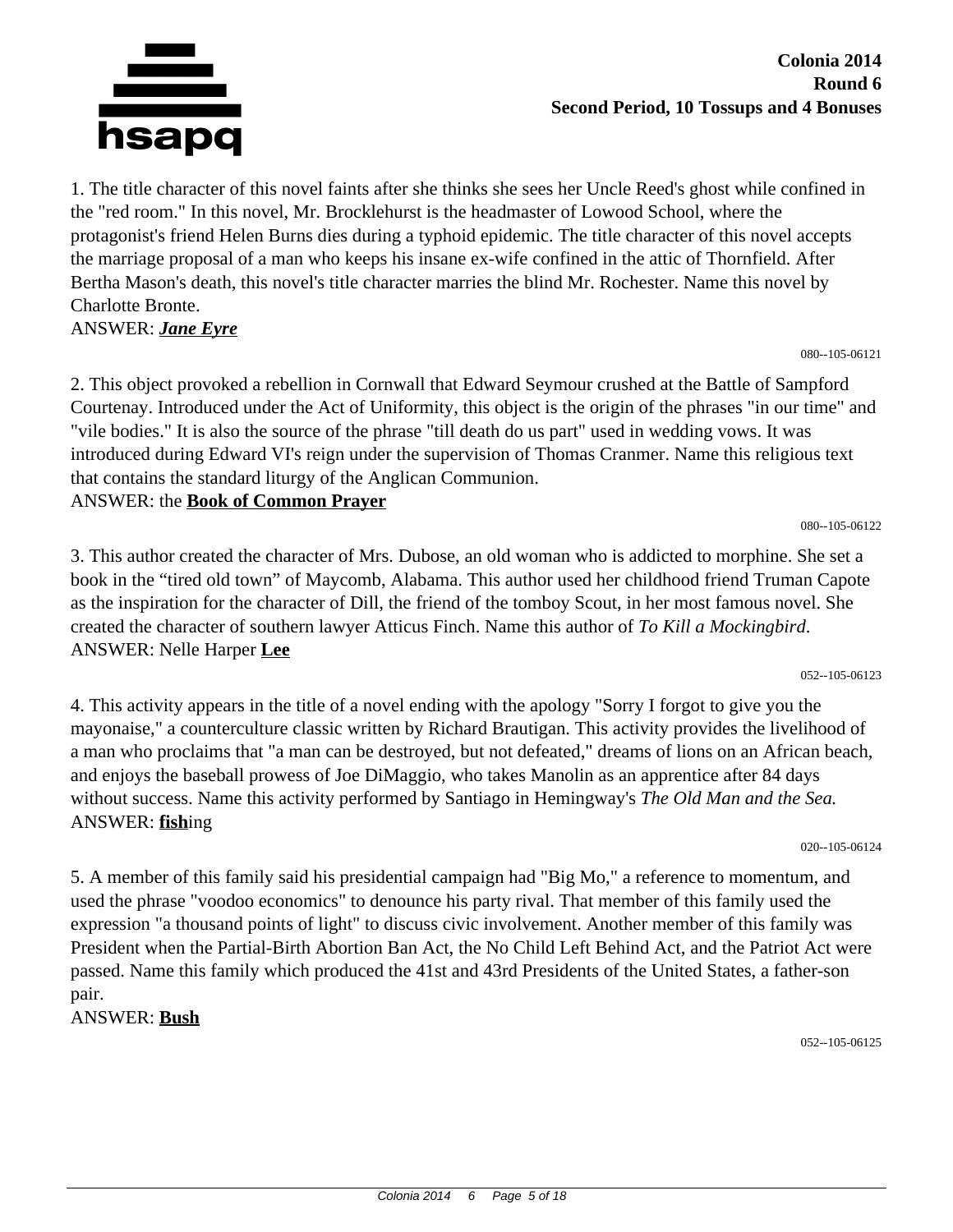6. This man was going to be succeeded by Abe Fortas in 1968 until Congress threatened a filibuster. In his highest post, this man replaced Fred Vinson, and he was previously Governor of California when he was Thomas Dewey's 1948 running mate. His appointment to the Supreme Court was legendarily labeled "the biggest fool mistake I ever made" by Dwight Eisenhower, who found him too liberal. Name this Chief Justice of the Supreme Court during the Court's decisions in *Miranda v. Arizona* and *Brown v. Board of Education.*

### ANSWER: Earl **Warren**

7. A collection of poetry written in memory of this poet by her husband is entitled *Birthday Letters*. This poet's collection *Ariel* includes "Lady Lazarus" as well as a poem in which she writes, "I have always been scared of you/With your Luftwaffe, your gobbledygoo," and tells the title character, "I'm through." In addition to that poem, "Daddy," this author wrote a novel in which Dr. Gordon administers electroconvulsive therapy on the protagonist, Esther Greenwood. Name this poet who wrote the novel *The Bell Jar*.

ANSWER: Sylvia **Plath**

8. This politician noted that his top priority was "education, education, education" upon first securing high office. This "Third Way" proponent first rose through the ranks after the sudden death of John Smith. This man's government signed the Good Friday Agreement with Northern Ireland. He ceded power to his Chancellor of the Exchequer, Gordon Brown, in 2007. Name this founder of "New Labour", the British PM beginning in 1997.

ANSWER: Anthony Charles Lynton "Tony" **Blair**

9. Early in this poem, the speaker expresses his longing for "a draught of vintage" and "a beaker full of the warm South," since with a drink he can then "fade far away." This poem begins with the speaker feeling that his "head aches, and a drowsy numbness pains my sense," and he concludes by asking, "Do I wake or sleep?" The speaker of this poem climatically exclaims, "Thou wast not born for death," addressing the title bird. Name this ode by John Keats.

### ANSWER: "**Ode to a Nightingale**"

10. Dennis Macdonald holds that the story of this man is an imitation of the episode in which Odysseus defeats the suitors. In John 18, this character is called by the word "lestes," (LESS-teez) meaning "bandit" or "revolutionary." In Mark and Luke, he is said to have been involved in the riot against the plan to plant Roman standards on the Temple Mount, and in Matthew, he is simply called a "notorious prisoner." The chant of a crowd to "give us" this man is the origin of the "Jewish deicide" (DAY-uh-side) belief. Name this criminal released instead of Jesus. ANSWER: **Barabbas**

019--105-06130

190--105-06128

140--105-06129

030--105-06127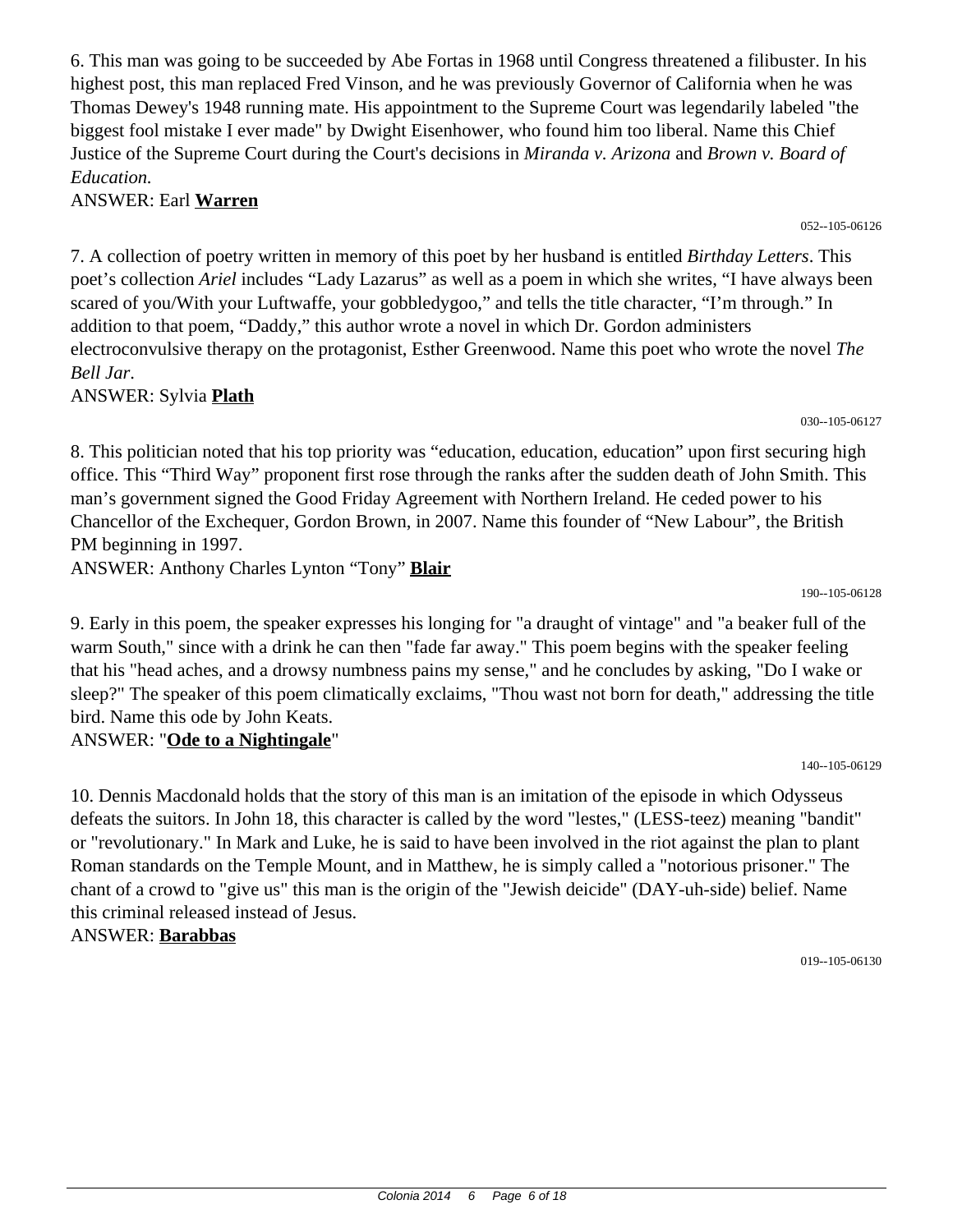1. Answer the following about French literature.

[5] The protagonist saves a woman from being sacrificed in India and is served by his valet Passepartout (pass-port-too) in what Jules Verne novel in which Phileas Fogg circumnavigates the globe?

ANSWER: *Around the World in Eighty Days* [or *Le tour du monde en quatre-vingts jours*]

[10] Name the author and lover of Simone de Beauvoir who wrote *Nausea* and *The Wall.*

ANSWER: Jean-Paul Charles Aymard **Sartre**

[15] Who described a blind priest's accidental baptism of birds in *Penguin Island?*

ANSWER: Anatole **France**

[20] What author of *The Elementary Particles* and *Platform* currently refuses to return to France after being accused of racism, and wrote *The Possibility of an Island* in exile?

ANSWER: Michel **Houellebecq**

052--105-06101

2. Think about money in this bonus.

[5] What laissez-faire economist advocated a negative income tax in his public television documentary *Free to Choose*?

### ANSWER: Milton **Friedman**

[10] What Nobel Prize-winning columnist for the New York Times criticized the economic policies of George W. Bush in his book *The Great Unraveling?*

### ANSWER: Paul **Krugman**

[15] What Walter Bagehot-founded magazine was denounced by Karl Marx as "the European organ of the aristocracy of finance" and continues to provide worldwide news coverage with a financial perspective? ANSWER: *The Economist*

[20] What Robert Lucas-developed school of economic thought believes that many economic policies are

ineffective because important market actors can predict they are coming and adjust?

### ANSWER: **rational expectations** theory

052--105-06102

3. Give these people and terms that have to do with energy.

[5] What unit for energy, named after a physicist, equals a kilogram times meters-squared over seconds-squared?

# ANSWER: **Joule**

[10] The Heisenberg Uncertainty principle applies to energy and what other quantity, which gets "dilated" in a special relativistic effect?

# ANSWER: **time**

[15] What scientist names a period of time that precedes cosmic inflation, and a constant which shows that energy is released in discrete packets?

### ANSWER: Max **Planck**

[20] What paradox of reversibility notes that it should not be possible to determine that a process is irreversible from observing a time-symmetrical system?

# ANSWER: **Loschmidt**'s paradox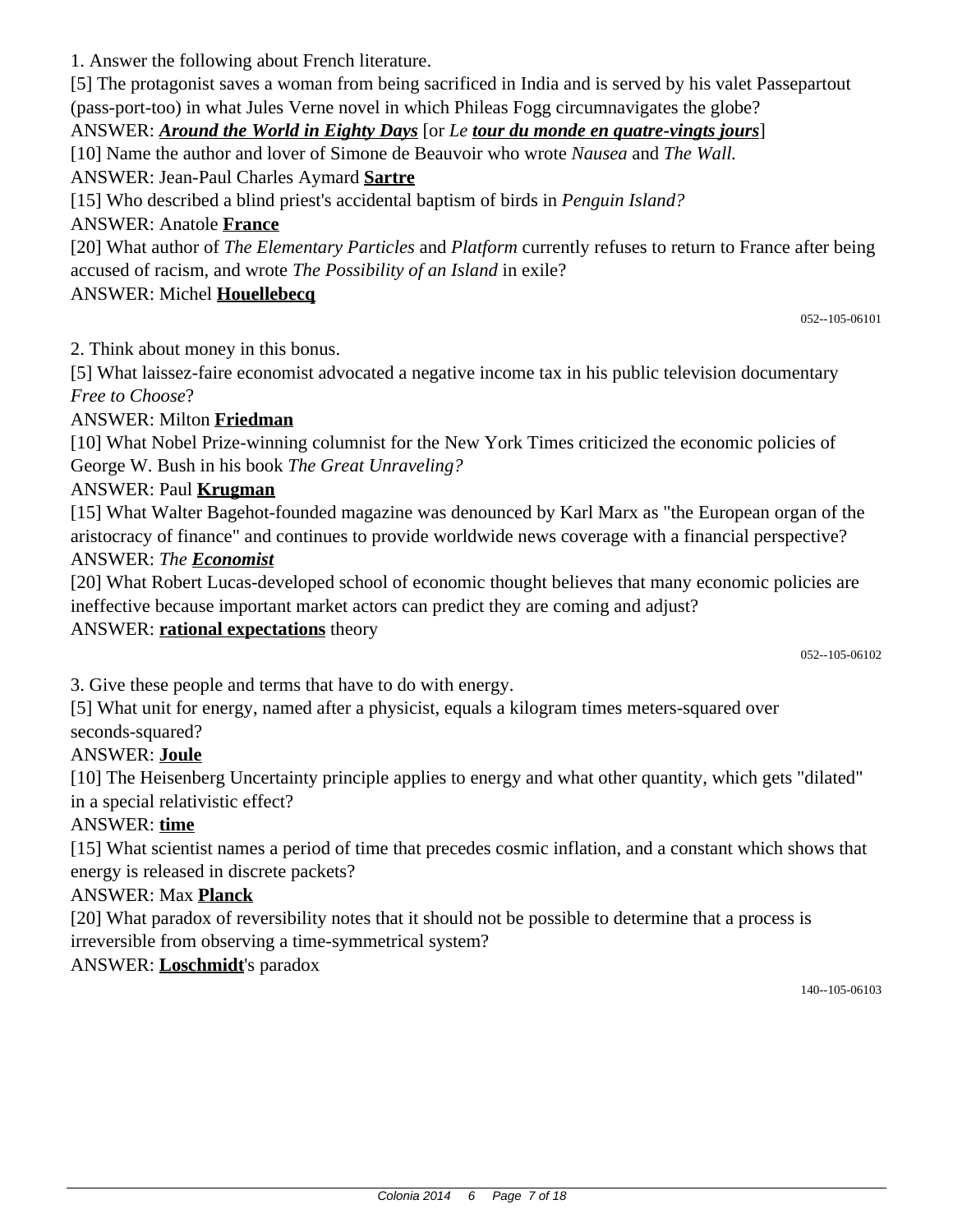4. Name these Senators. [5] Who is the current Senate Majority Leader? ANSWER: Harry Mason **Reid** [10] What junior Senator from Texas who has focused on repealing the Affordable Care Act and may run for President in 2016? ANSWER: Rafael Edward "Ted" **Cruz** [15] What state is currently represented by independent Senator Angus King? ANSWER: **Maine** [20] What Wisconsin Democrat became the first openly gay Senator to win an election in 2012? ANSWER: Tammy **Baldwin**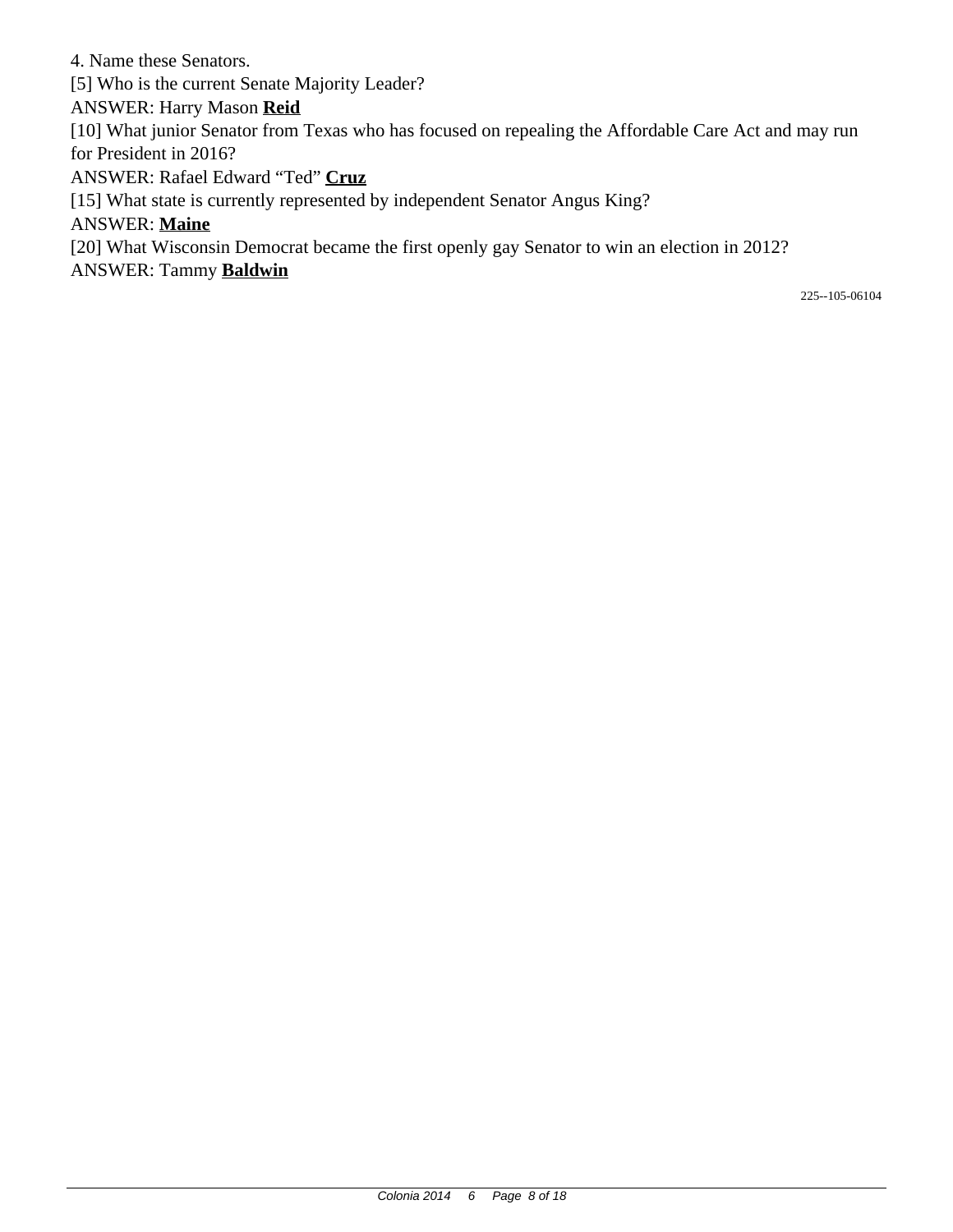

**Letter M Letter S Letter I**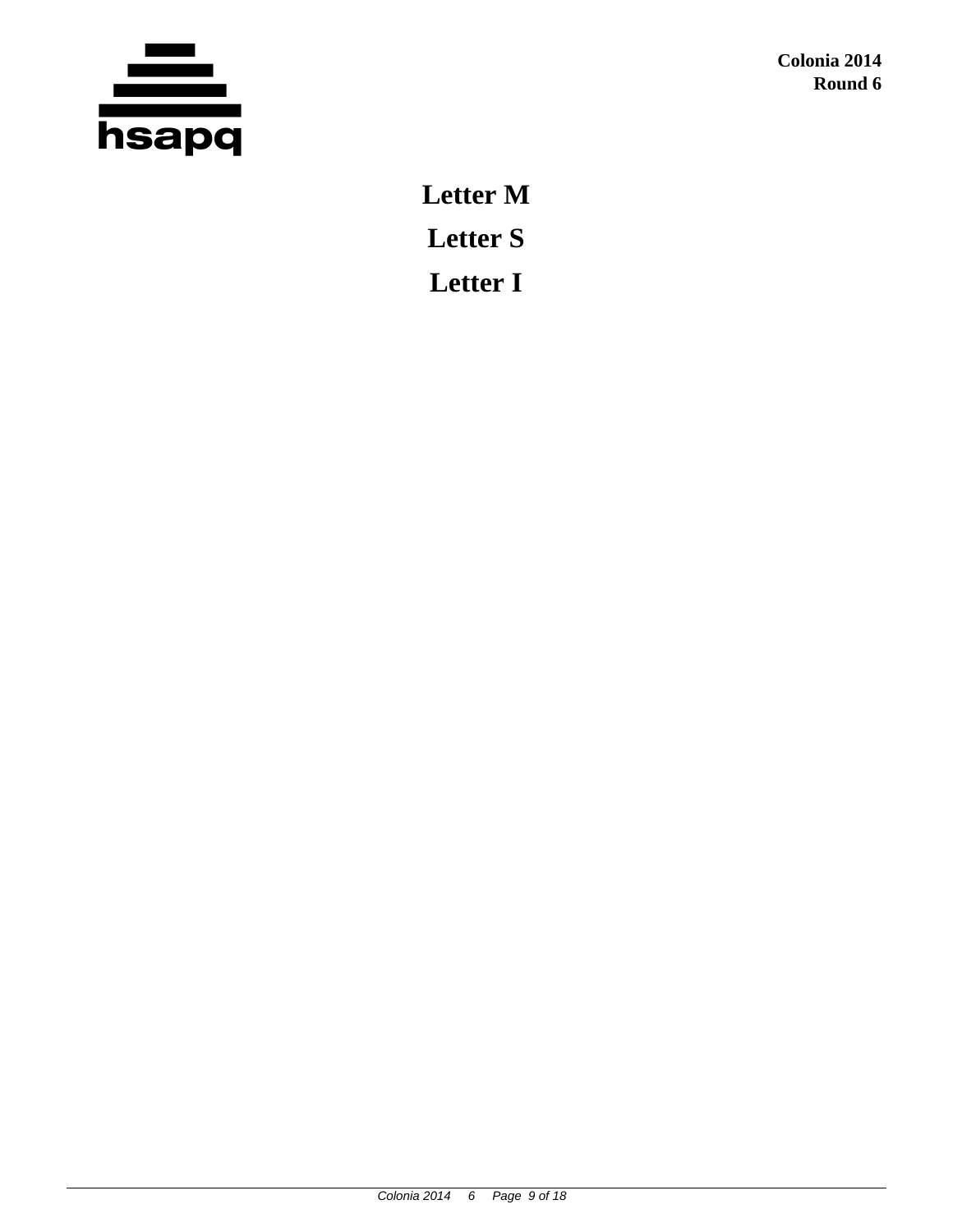Letter M [10] What ship landed at Plymouth Rock in 1620? ANSWER: **Mayflower** [10] What oval shaped yellow spot is found in the center of the retina? ANSWER: **macula** [10] What character from *The Canterbury Tales* tells a story about a carpenter who is cuckolded by the student Nicholas? ANSWER: the **Miller** [10] What name was given to the nine daughters of Mnemosyne who were goddesses of the arts in ancient Greece? ANSWER: **muse**s [10] What state is the site of Bangor and Acadia National Park? ANSWER: **Maine** [10] What term is given to artworks created by forming images from small pieces of glass or ceramic? ANSWER: **mosaic**s [10] The Swiffer WetJet is an example of what household tool? ANSWER: **mop**s [10] The forces of Darius the Great were defeated at what 490 BCE battle? ANSWER: **Marathon** [10] What French company is famous for its three-star system of restaurant rankings? ANSWER: **Michelin**

[10] What cells of the immune system are named for their roles as "big eaters"?

#### ANSWER: **macrophage**s

014--105-0610-3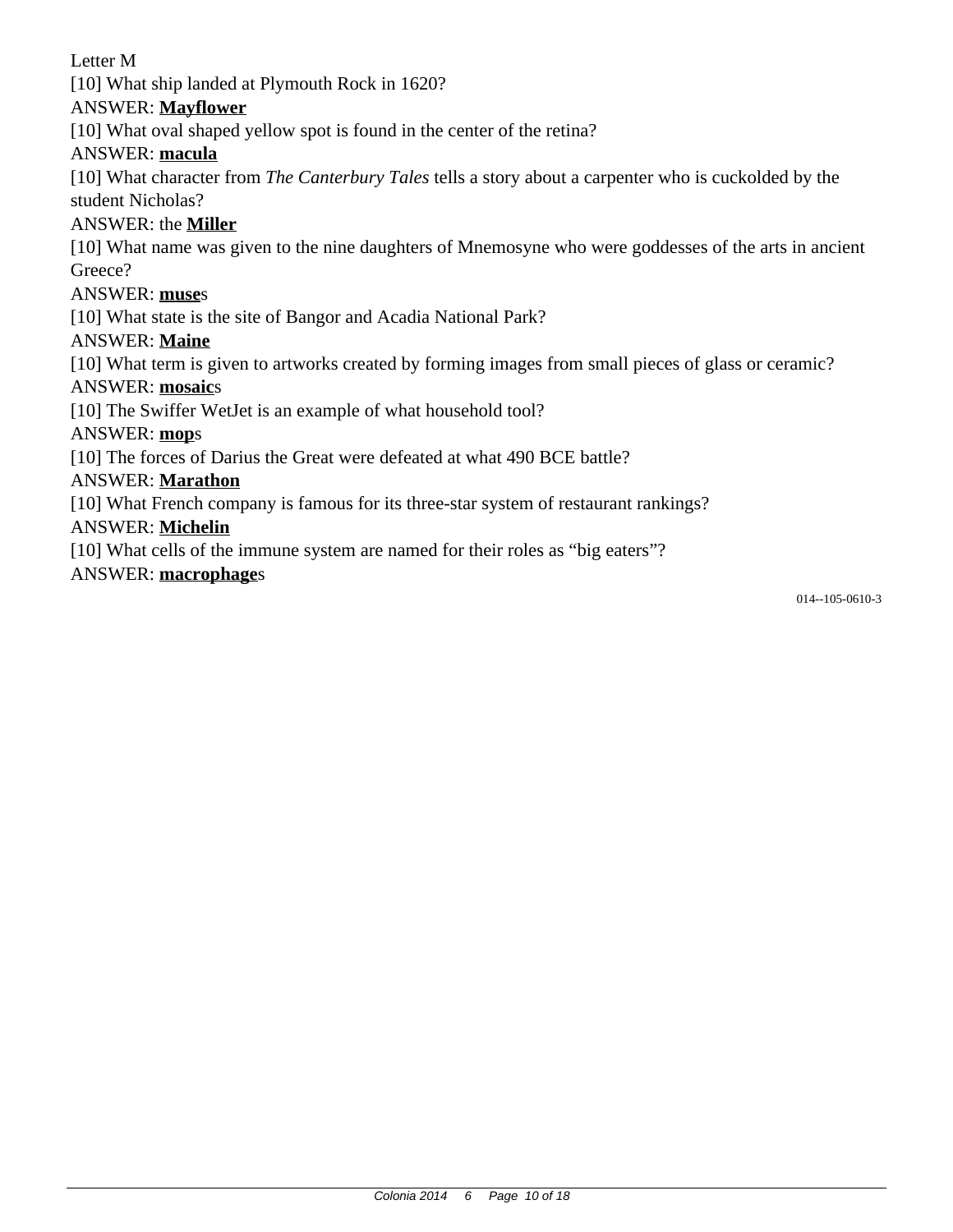Letter S [10] What ship was used by Christopher Columbus along with the *Nina* and the *Pinta*? ANSWER: the *Santa Maria* [10] What British archaeological site contains a ship burial, possibly for King Raedwald? ANSWER: **Sutton Hoo** [10] What religion venerates kami in shrines? ANSWER: **Shinto**ism [10] Who wrote *Tristram Shandy*?? ANSWER: Laurence **Sterne** [10] What quantity is divided by strain to obtain Young's Modulus? ANSWER: **stress** [10] What element has atomic number 14? ANSWER: **silicon** [10] What Jewish-American writer created Gimpel the Fool? ANSWER: Isaac Bashevis **Singer** [10] What Trojan ally and Lycian king is slain by Patroclus in the *Iliad*? ANSWER: **Sarpedon** [10] What former SNL cast member was the vocalist on "I'm On a Boat?" ANSWER: Andy **Samberg** [10] What philosopher drinks hemlock in the *Phaedo*? ANSWER: **Socrates**

080--105-0610-3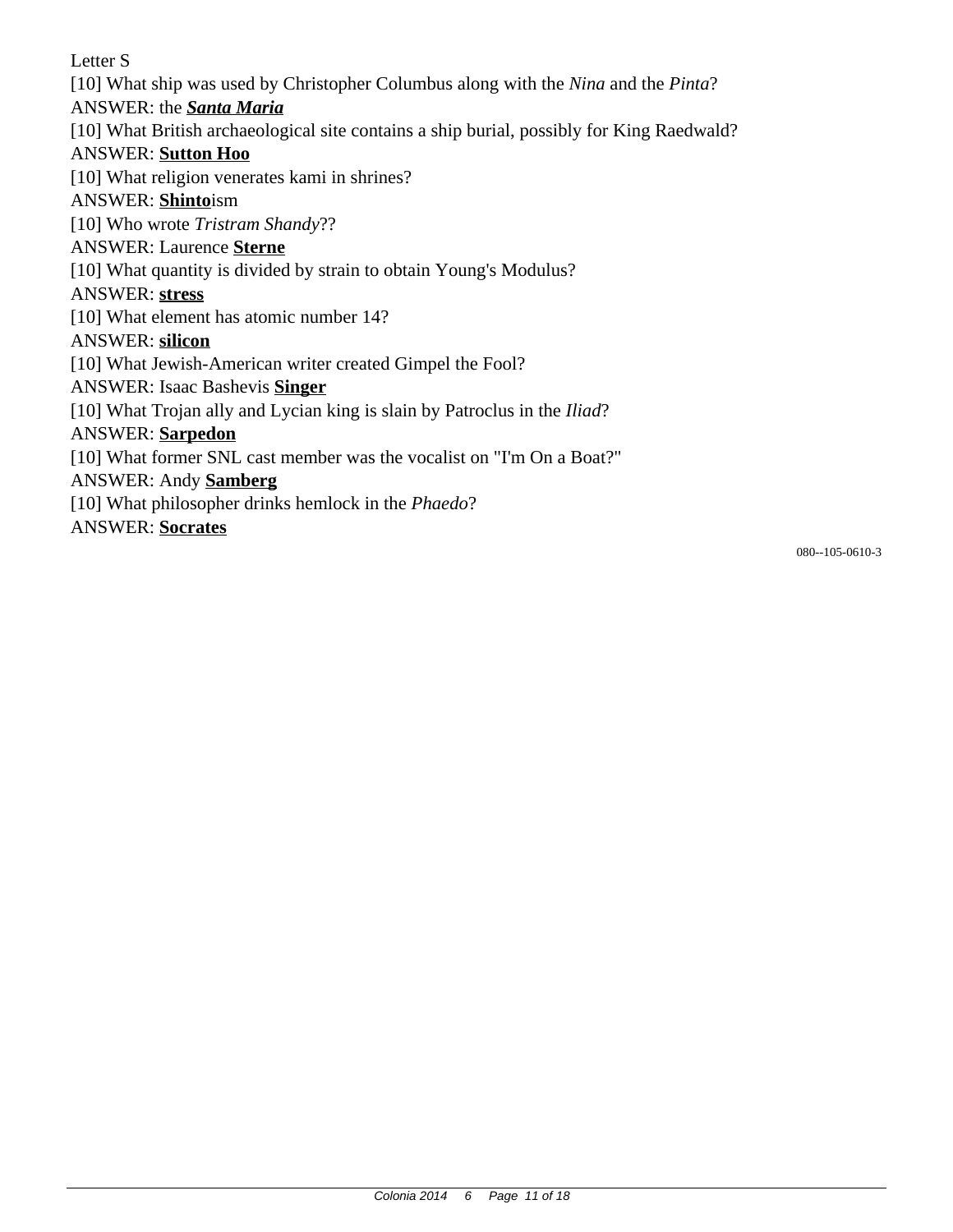Letter I

[10] What Greek villain was whirled around the underworld tied to a flaming wheel?

ANSWER: **Ixion**

[10] What Ralph Ellison novel includes the characters of Tod Clifton and Ras the Exhorter?

# ANSWER: *Invisible Man*

[10] Under what constitutional doctrine does the Bill of Rights apply to the states as well as the federal government?

# ANSWER: **incorporation** of the Bill of Rights

[10] What halogen is necessary for the production of thyroid hormones?

# ANSWER: **iodine**

[10] What prince of Moscow freed Russia from the Tatar yoke with his stand on the Ugra?

# ANSWER: **Ivan III** [or **Ivan the Great**]

[10] What element has chemical symbol "Ir"?

# ANSWER: **iridium**

[10] What practice of forcibly recruiting sailors into a navy was a major cause of the War of 1812?

# ANSWER: **impressment**

[10] What literary discussion group at Oxford was attended by J.R.R. Tolkien and C.S. Lewis?

# ANSWER: the **Inklings**

[10] What 2009 film directed by Clint Eastwood stars Morgan Freeman as Nelson Mandela?

# ANSWER: *Invictus*

[10] What French painter created the *Grande Odalisque*?

ANSWER: Jean Auguste Dominique **Ingres**

080--105-0610-3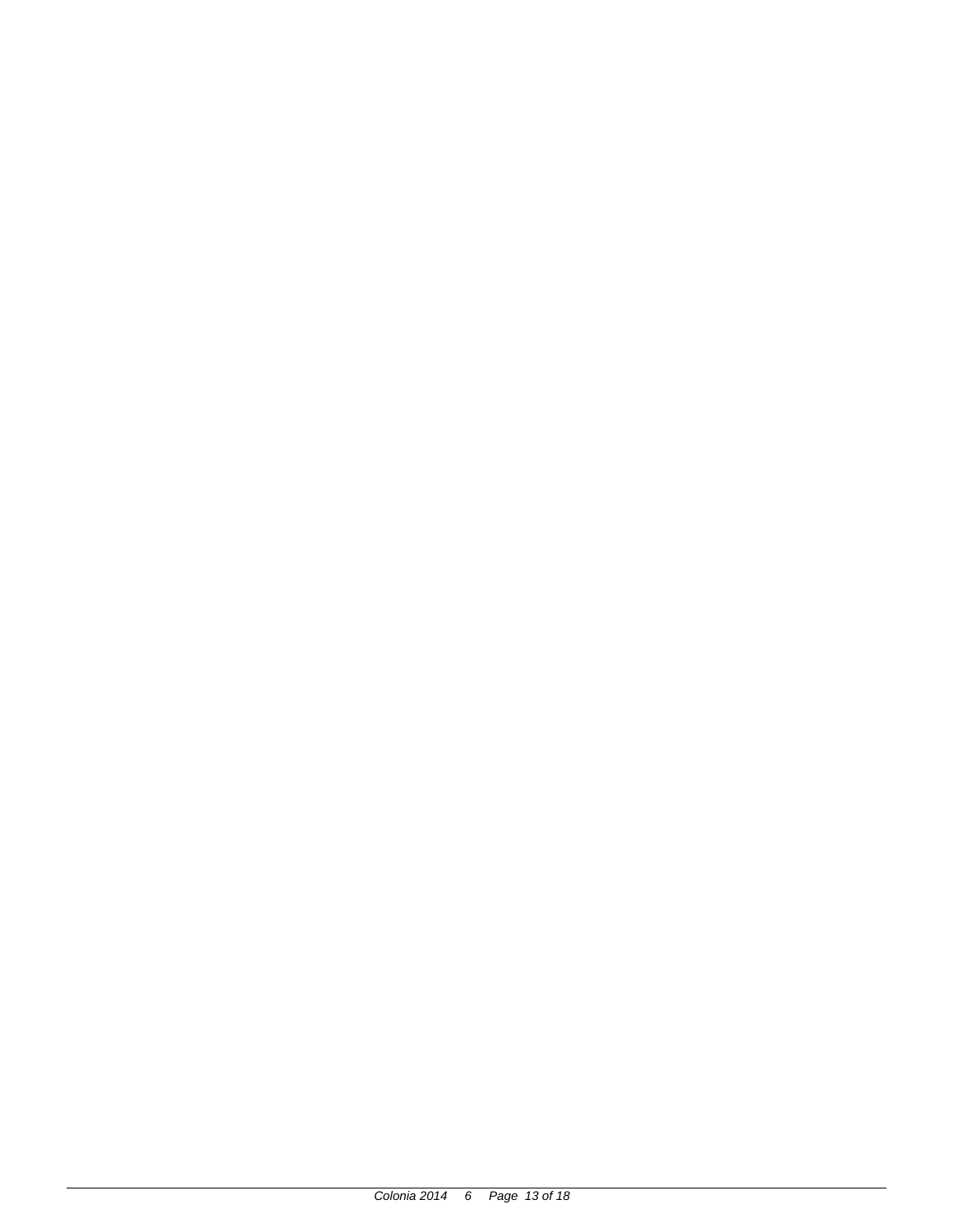

**Colonia 2014 Round 6 20 20-Point Tossups**

1. In this novel, Arina, a member of the aristocracy, devotedly believes in superstitions, while the feminist Kukshina plays host to Sitnikov and his two friends. The former lover of Princess X, Paul, questions the upcoming liberation of the serfs, and his brother Nikolai marries Fenechka (fuh-NESH-kuh) at this novel's end. This novel's protagonists are a young student from St. Petersburg and his friend, the first literary nihilist. For 20 points, name this novel about Arkady Kirsanov and Bazarov, written by Ivan Turgenev (tur-GAIN-ev).

### ANSWER: *Fathers and Sons* [or *Otcy i Deti*]

192--105-06101

2. This scientist was the doctoral advisor for Urey (YUR-ee) when he discovered deuterium. Earlier, this scientist synthesized pure deuterium oxide, or heavy water. This man names a class of compounds that activate the Friedel-Crafts reactions and include boron trifluoride and aluminum trichloride. This man, who coined the term "photon," devised a representation of bonds within molecules by using either lines or dots to indicate pairs of electrons. For 20 points, name this scientist who classified acids as electron pair acceptors.

ANSWER: Gilbert Newton **Lewis**

3. The first holder of this office consolidated power in the Ridda Wars. One holder of this office established the *diwan* and conquered the Persian Empire. Another holder of this office led the written compilation of a holy text but was killed by rebels in Medina. That holder of this office, Uthman, was succeeded by a man considered by Shiites to be the first imam. For 20 points, name this office held by the successors of Muhammad, the first four of whom are known as the "Rightly Guided" of these. ANSWER: **caliph** [or **khalifah**; or **Rashidun**; or **Rightly Guided Caliph**s before mention]

239--105-06102

4. According to the equation of exchange, the product of this quantity and the velocity is equal to average price times average quantity purchased. M2 is the most common measurement of this quantity used in comparative economics. Irving Fisher showed that the rate of change of this quantity is roughly equal to the rate of change of prices. That's why the Federal Reserve would cut this value to fight inflation. For 20 points, name this quantity, the amount of currency in circulation.

ANSWER: **money supply** [or **M** until it is read; or **M2** until it is read; or **money stock**; prompt on **money**] 190--105-06104

5. Charles Cheswick drowns himself in this work after the protagonist refuses to protest against cigarette rationing. "Rub-a-Dub" George Sorenson captains a ship on a fishing trip in this work, which sees a vote about watching the World Series. The narrator of this work has a belief in a machine called The Combine, and a group of characters in this novel are separated into the Acutes and the Chronics and are watched over by Nurse Ratched. For 20 points, name this novel in which Chief Bromden suffocates the lobotomized McMurphy and escapes from a mental hospital, a work of Ken Kesey.

ANSWER: *One Flew Over the Cuckoo's Nest*

<sup>105--105-06103</sup>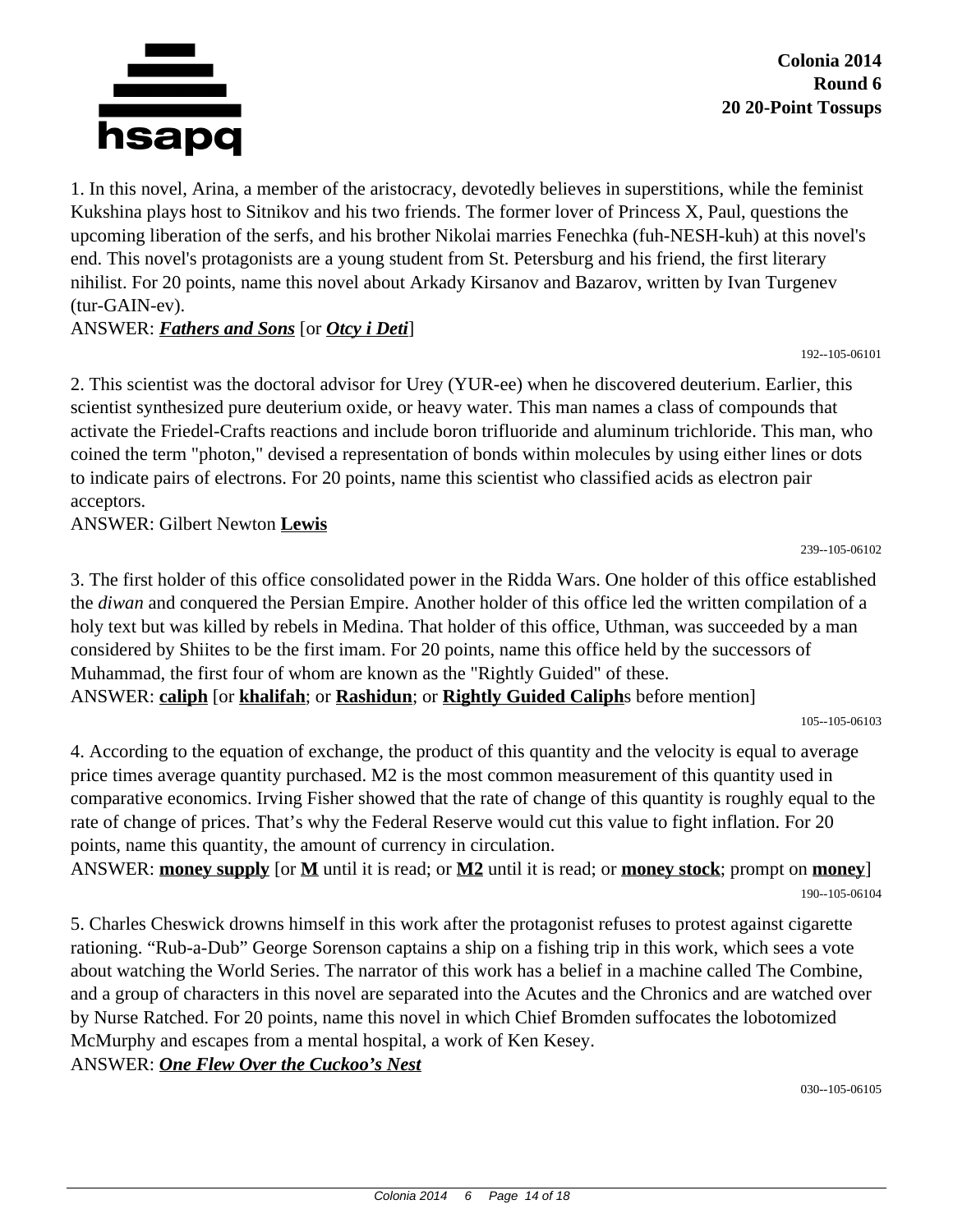6. Escaped slaves living in this area inspired Harriet Beecher Stowe's novel *Dred.* This area contains the larger of only two natural lakes in its state, Lake Drummond. George Washington surveyed it and suggested building a canal connecting the Albemarle Sound with the Chesapeake Bay. This marsh's current borders touch Camden County in the south and the cities of Chesapeake and Suffolk in the north. For 20 points, name this swamp in southeast Virginia and northeast North Carolina. ANSWER: **Great Dismal** Swamp

121--105-06106

7. This artist's *The Woman in the Green Dress* was one of many of his paintings to feature Camille Doncieux. This man spent his later life living in the town of Giverny. (JIV-er-nee) His painting of a boat in the harbor of Le Havre lent its name to the Impressionist movement. This artist also painted several series of works showing Rouen Cathedral and haystacks from different angles and in different lights. For 20 points, name this Impressionist. ANSWER: Claude **Monet**

015--105-06107

8. This document mandated that all foreign relations be conducted under the "Model Treaty," a template for bilateral agreements that focused on free trade and defined lists of contraband. This document created an executive body called the Committee of the States, and the government organized under it passed the Northwest Ordinance. The 1787 Shays Rebellion highlighted the weakness in this document. For 20 points, name this ineffectual early U.S. governing charter that was abolished in the Constitutional Convention. ANSWER: **Articles of Confederation** and Perpetual Union

064--105-06108

9. Kinetic energy is equal to this quantity squared over twice the mass. For a photon, this quantity is equal to Planck's constant divided by the wavelength. Although it is not velocity, the Heisenberg uncertainty principle states that both position and this quantity cannot be known for a particle to arbitrarily high precision. Its change with respect to time is force, and the change in it is impulse. This quantity is measured in kilogram-meters per second and is conserved in all collisions. For 20 points, identify this quantity calculated as the product of mass and velocity.

ANSWER: linear **momentum** [do not accept "angular momentum"]

226--105-06109

10. This author wrote a short story in which Lady Carlotta is mistaken for a governess and decides to teach the children with the "Schartz-Metterklume Method." Another of this author's short stories follows Georg and Ulrich, who are hunting in the woods, and whose calls for their men's aid eventually attract wolves. This author of "The Interlopers" wrote a short story that ends with the line "Romance at short notice was her specialty." For 20 points, identify this British short story writer of "The Open Window." ANSWER: **Saki** [or Hector Hugh **Munro**]

126--105-06110

11. In a novella by this author, Mrs. Grose helps the narrator around the estate of Bly, where a boy returns for the summer after getting expelled from boarding school. In a novel by this author, Lambert Strether journeys to Europe to reclaim his fiancee's son, Chad Newsome. Winterbourne observes an American tourist who dies from a disease contracted in the Colosseum in a novella by this writer. This author wrote a ghost story in which an unnamed governess claims that Miles' death was caused by Peter Quint. For 20 points, name this author of *The Ambassadors* and *The Turn of the Screw*. ANSWER: Henry **James**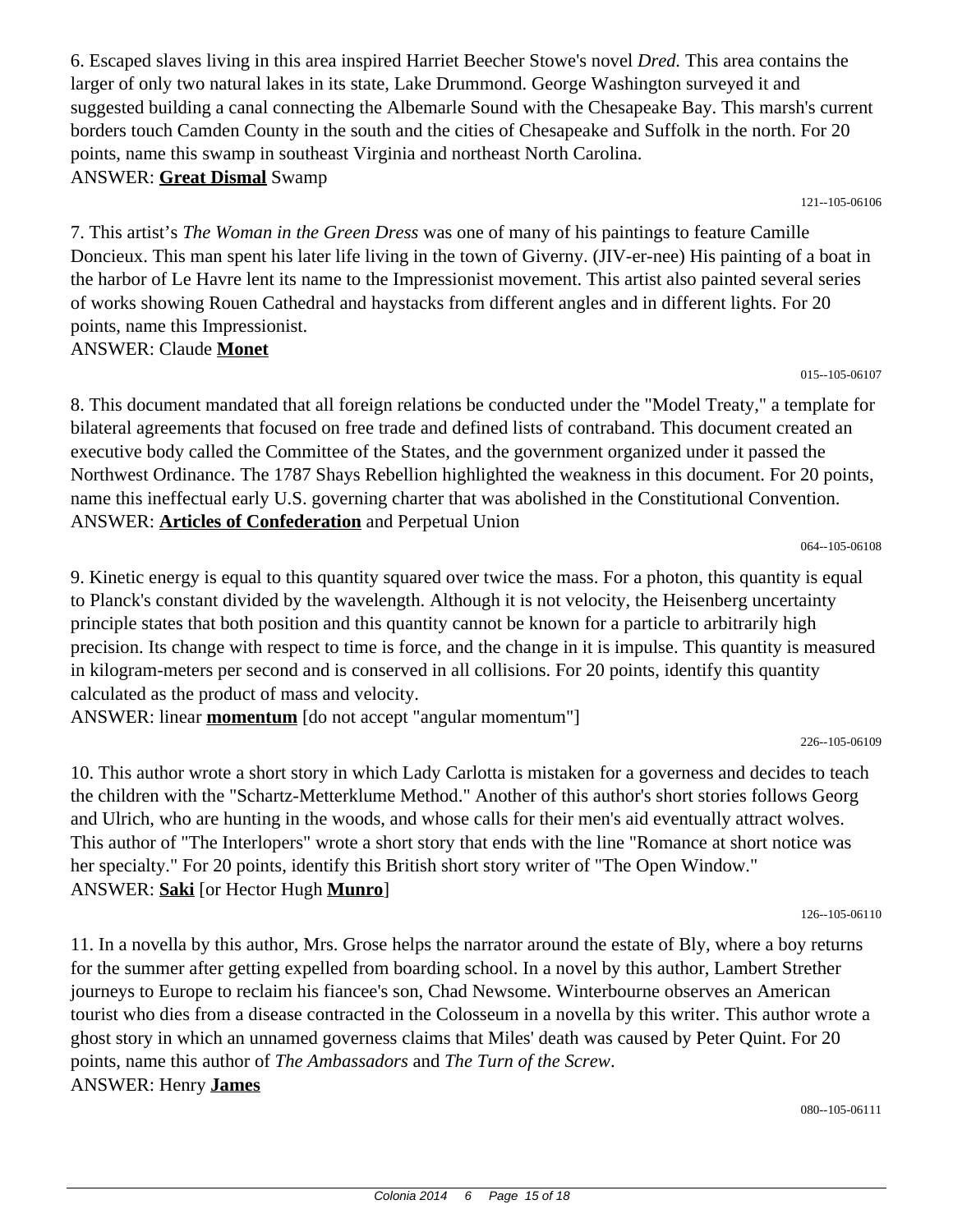12. Histamine is secreted in this organ by enterochromaffin (en-TARE-oh-kroh-MAFF-in)-like cells. A valve at the bottom of this organ is called the pyloric sphincter. A bacteria localized to it uses chemotaxis (kee-moh-TAK-sis) to burrow into the mucus lining the wall of this organ, which expands using rugae (ROO-guy). That bacteria, *H. pylori*, increases the prevalence of peptic ulcers in this organ. For 20 points, identify this organ which sends chyme (KIME) to the small intestine. ANSWER: **stomach**

239--105-06112

019--105-06113

13. From 1966 to 2009, France boycotted the adminstrative structure of this organization, which was established by the 1949 Washington Treaty and is currently led by Danish Secretary General Anders Fogh Rasmussen. This organization's first-ever invocation of Article 5 of its charter, which provides for a collective response to an attack against one member, occurred after 9/11. For 20 points, name this mutual defense alliance among the U.S., Canada, and Western Europe.

#### ANSWER: **NATO** [or the **North Atlantic Treaty Organization**]

14. In this year, two million people joined a human chain called the Baltic Way across Estonia, Latvia, and Lithuania. Also in this year, Hungary removed the defenses on its Austrian border, eventually resulting in protests whose participants overwhelmed guards, walked through Checkpoint Charlie, and chipped off souvenirs from a defunct barrier. For 20 points, name this year that included the fall of many Communist regimes and the destruction of the Berlin Wall. ANSWER: 19**89**

15. These things originate in source regions that are flat and have light surface winds. These things are designated with a combination of a small c or small m, for continental or marine, and a big P or big T, for polar and tropical. On surface weather maps, transition zones between them are marked by lines with equally spaced triangles, semicircles, or a combination of both and are called fronts. For 20 points, name these large bodies of air that have a consistent temperature and moisture content. ANSWER: **air mass**es

16. Reference frames that lack this property may be subject to so-called "fictitious" forces. Special relativity only applies to reference frames with this property, which must be non-accelerating. A rotational quantity named for this property is equal to M R-squared for a point mass and is known as its "moment". Aristotle misunderstood this concept, which allows for objects to keep traveling in straight lines. For 20 points, name this topic of Newton's first law, the tendency of a body to resist a change in motion. ANSWER: **inertia** [or word forms such as **inertial**; prompt on **non-accelerating** until it is read]

132--105-06116

066--105-06115

17. In this market structure, the marginal cost curve crosses the marginal revenue curve at the global minimum of the average total cost curve. All firms in this market structure are price-takers and sell homogenous goods. This structure exists when there are low barriers to entry and exit, high information exchange about products and prices, and a large number of firms in a market, none of which dominates. Supply and demand alone determine prices in this market structure. For 20 points, identify this basic microeconomic structure, in which nothing impedes the ideal function of the market, and from which real-world markets are often defined by their deviation.

ANSWER: **perfect competition** [or **perfectly competitive** market]

080--105-06114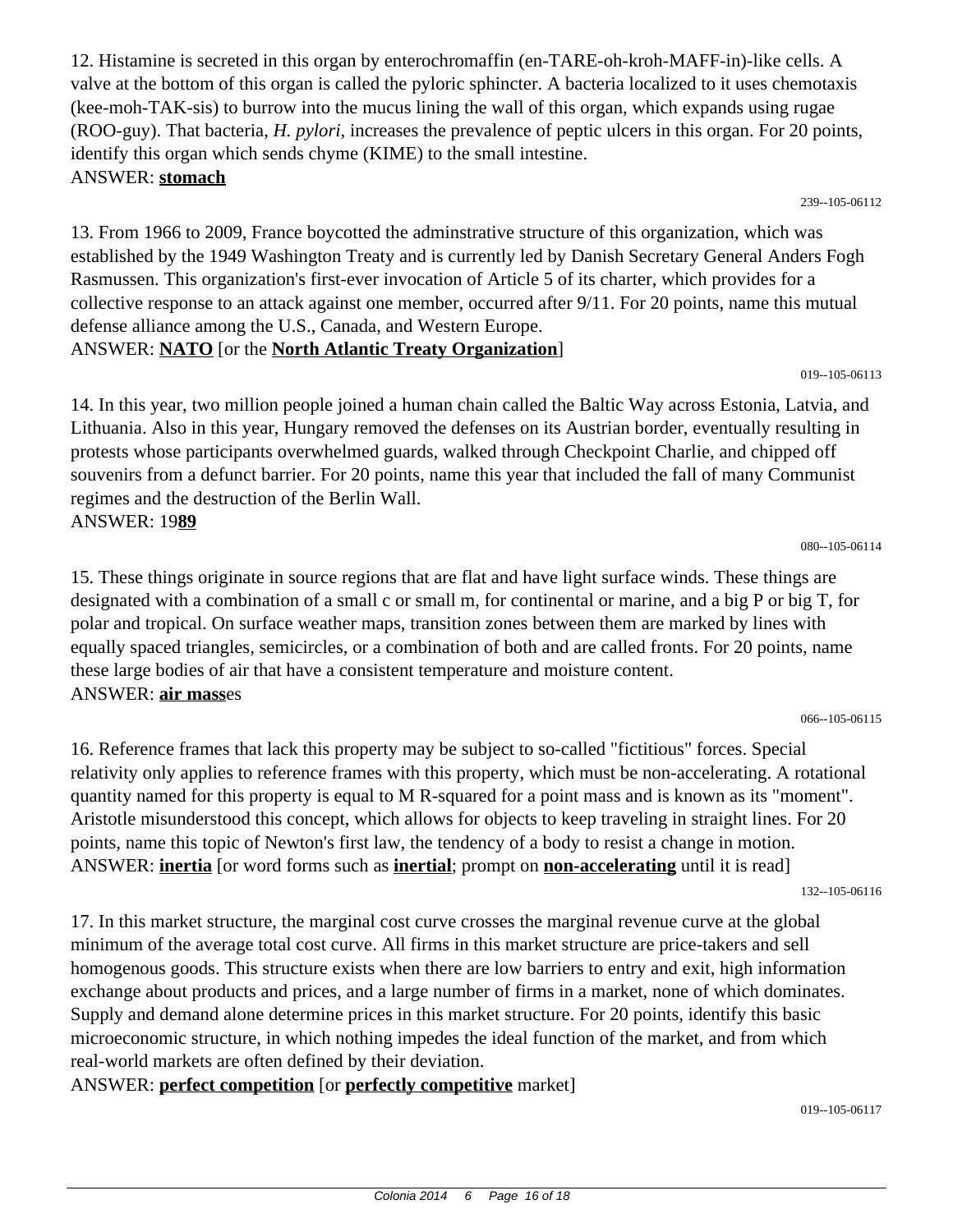18. During embryonic development, these cells undergo axophilic migration. Camillo Golgi created a method for staining these cells. Saltatory conduction occurs between these cells. These cells undergo a depolarization, repolarization, and hyperpolarization of their membrane potential during an action potential. Glia support these cells, which come in "sensory" and "motor" types. For 20 points, name these cells that have axons and dendrites.

ANSWER: **neuron**s [or motor **neuron**s; or sensory **neuron**s; or inter**neuron**s]

190--105-06118

19. Napoleon Hill wrote the self-help book *The Laws of Success* on the advice of this man. His own writings include *The Gospel of Wealth.* His partner Henry Clay Frick hired Pinkerton troops to attack striking workers at one of his plants in Homestead, Pennsylvania. The world's first billion-dollar corporation was formed when he sold his company to J.P. Morgan to create U.S. Steel. For 20 points, name this Scottish-American steel manufacturer. ANSWER: Andrew **Carnegie**

121--105-06119

20. This country was traditionally organized into very small villages known as "phum" (POOM), which each affiliated with a larger "khum" (KOOM) under the supervision of a Buddhist temple. As a result, secondary cities here such as Batdambang (BOT-dom-bong) and Kampong Cham have not reached the population level of its only large urban center, found where the Sab and Bassac Rivers meet the Mekong. For 20 points, name this country, the location of Angkor Wat. ANSWER: Kingdom of **Cambodia** [or Preahreacheanachakr **Kampuchea**]